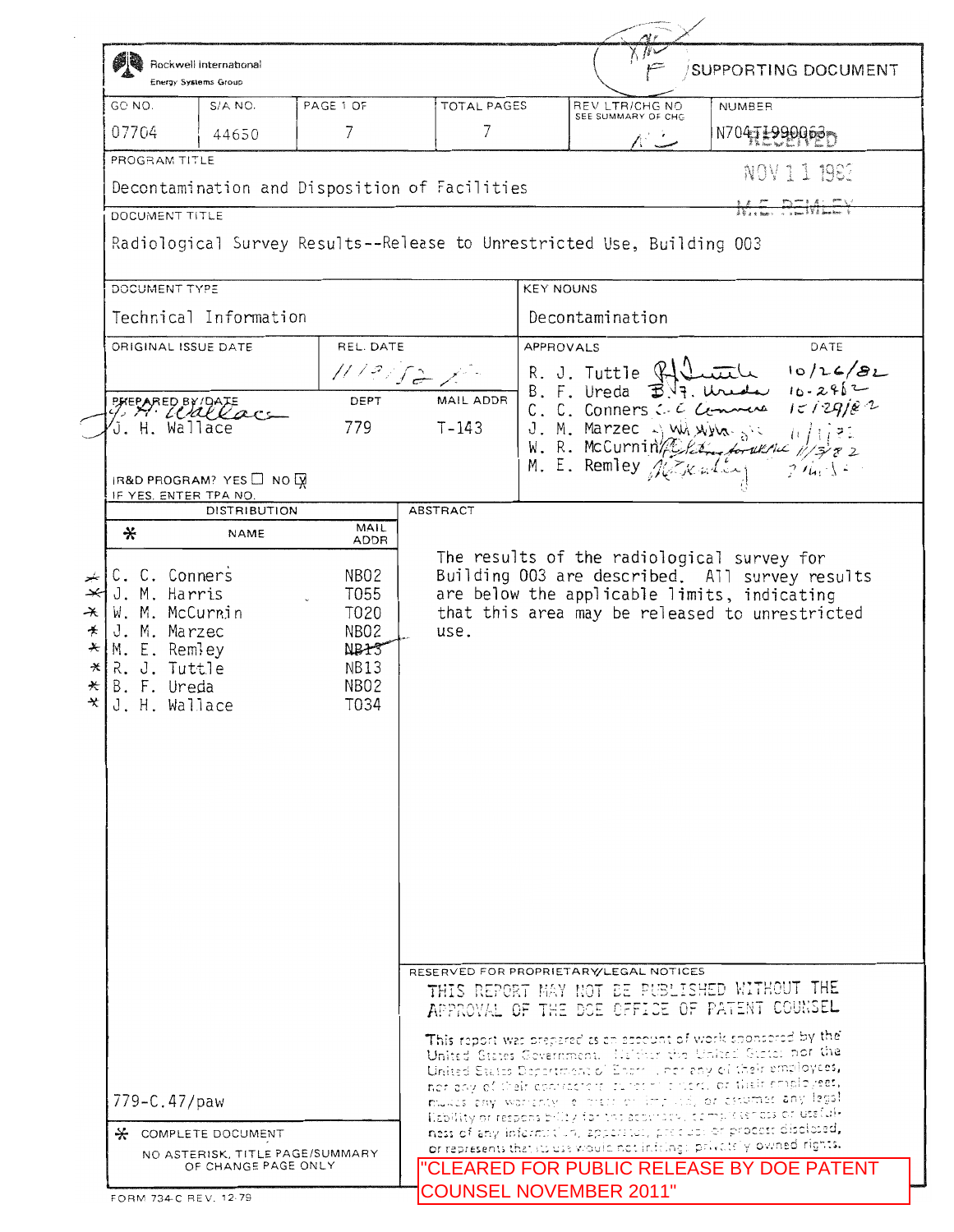

 $\ddot{\cdot}$ 

NO .N704TI990063 PAGE .2

## CONTENTS

|  | Page |
|--|------|
|  |      |
|  |      |
|  |      |
|  |      |
|  |      |

## TABLE

| <b>FIGURES</b> |  |
|----------------|--|
|                |  |
|                |  |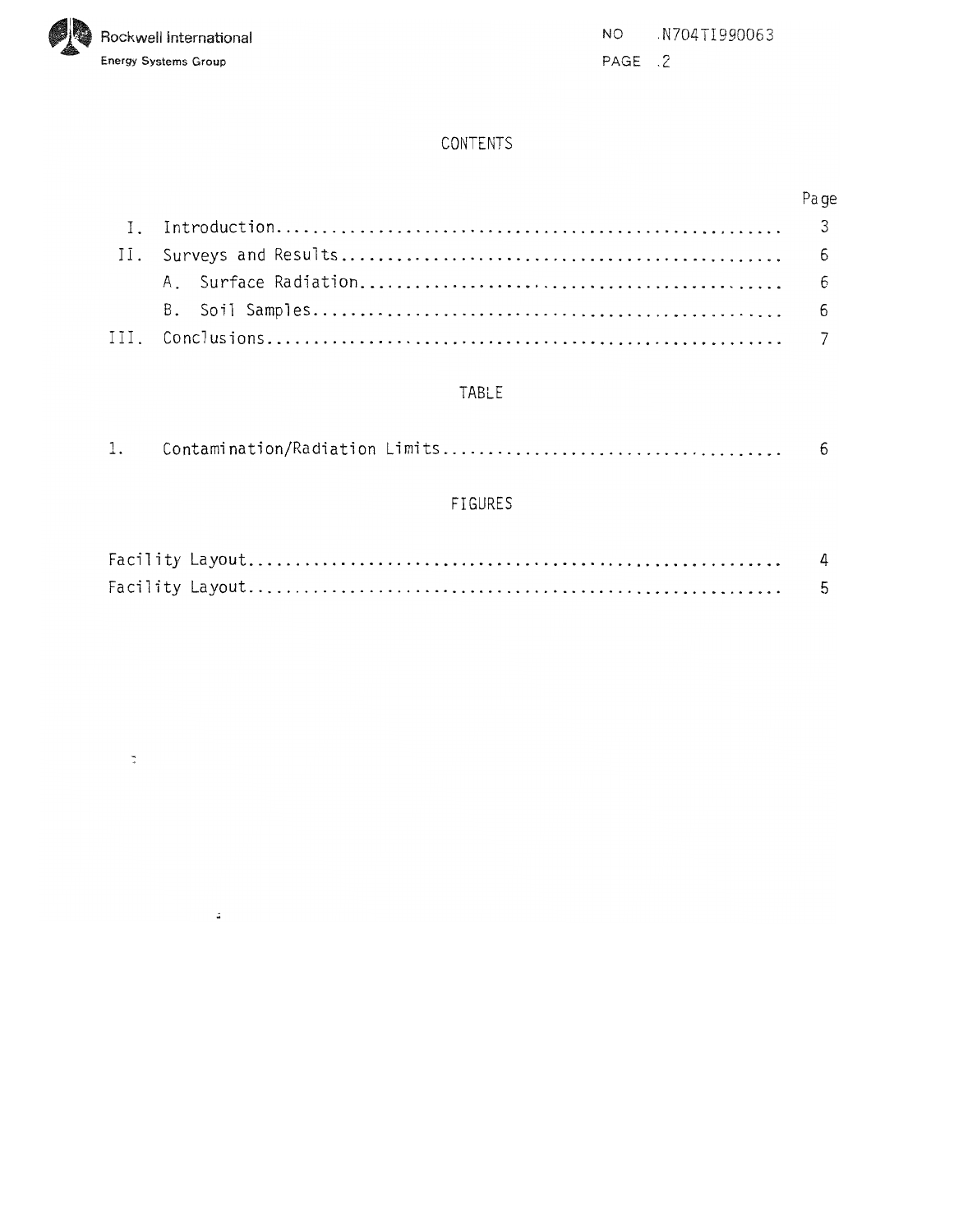

NO . N704TI990063 **PAGE** .3

### I. INTRODUCTION

This document covers the removal of the suspect contaminated sanitary sewer line from Building 003, Building 003 had been given a preliminary release in 1975 (reference AI-ERDA-13158). However, a survey by Argonne National Laboratory (ANL) in 1981 showed some residual contamination, which was decontaminated in February and March 1982. In addition, ANL laboratory analysis indicated suspect contamination located in the building sanitary sewer line. Therefore, the sewer line was removed from the cold sink located in Room 180 through Rooms 160 and 165 up to the sewage sump tank.

Remval of the sewer line began on September 9, 1982, and was completed September 11, 1982. The sewer line was packaged as R/A waste for shipment to offsite land burial.

 $\overline{\phantom{a}}$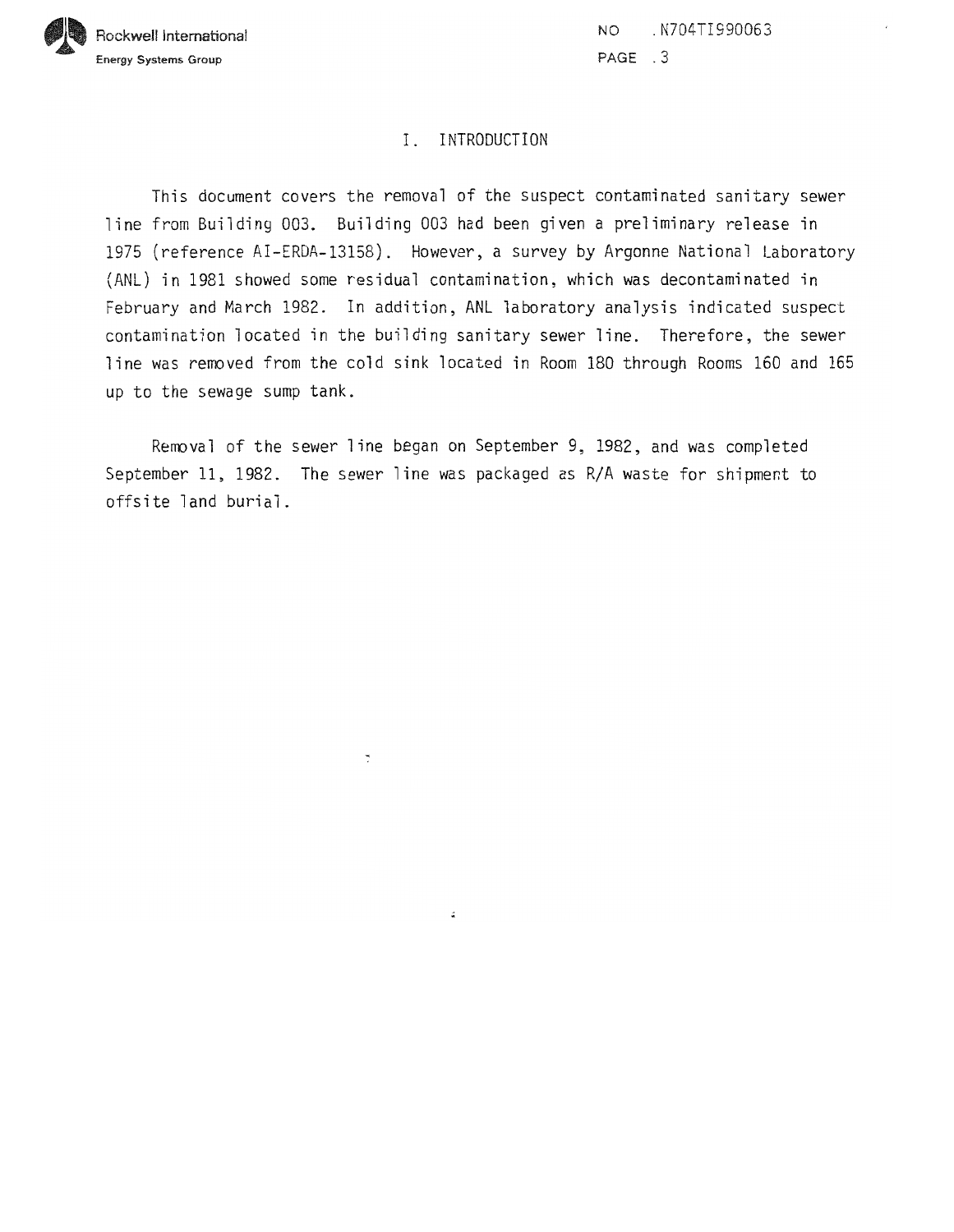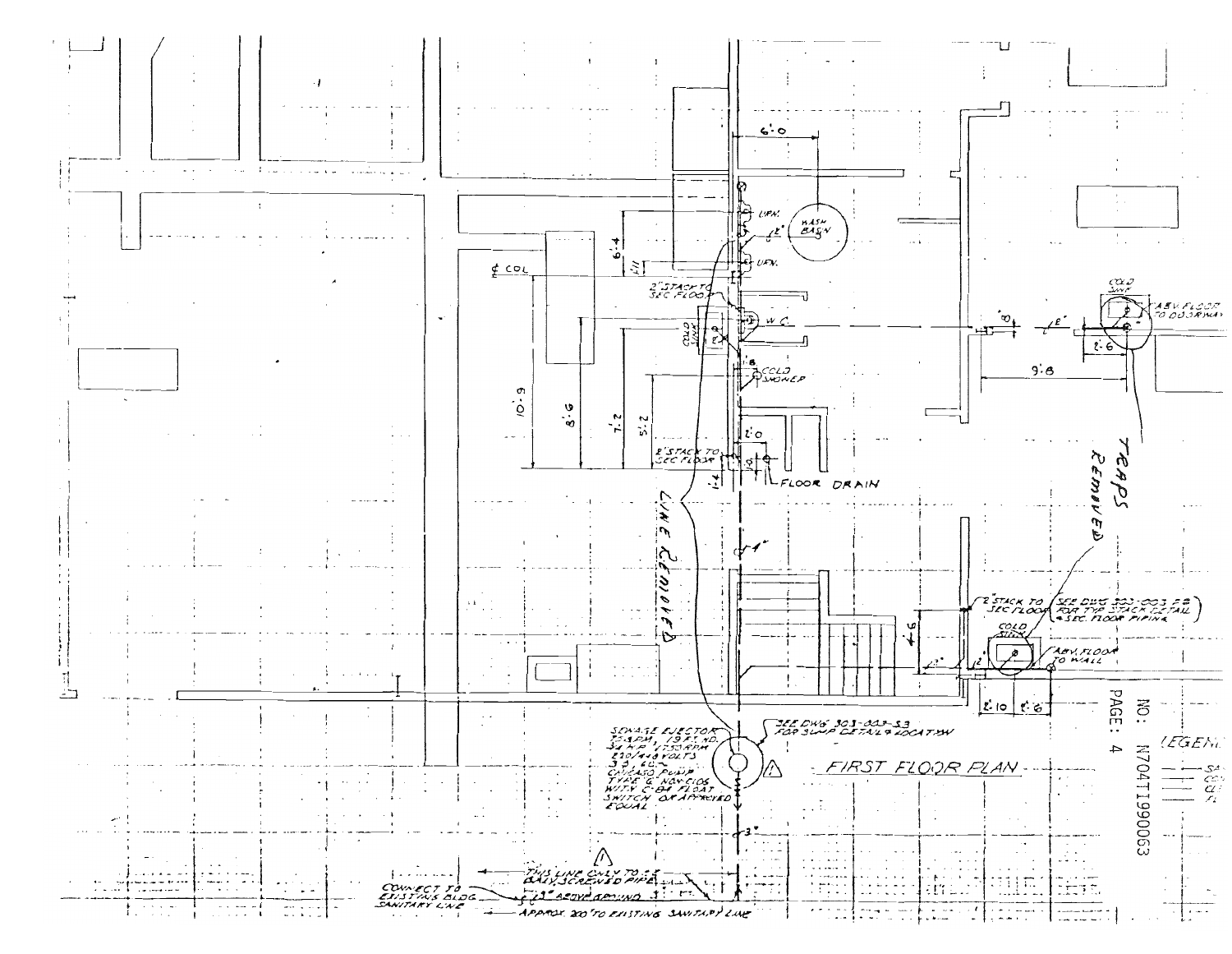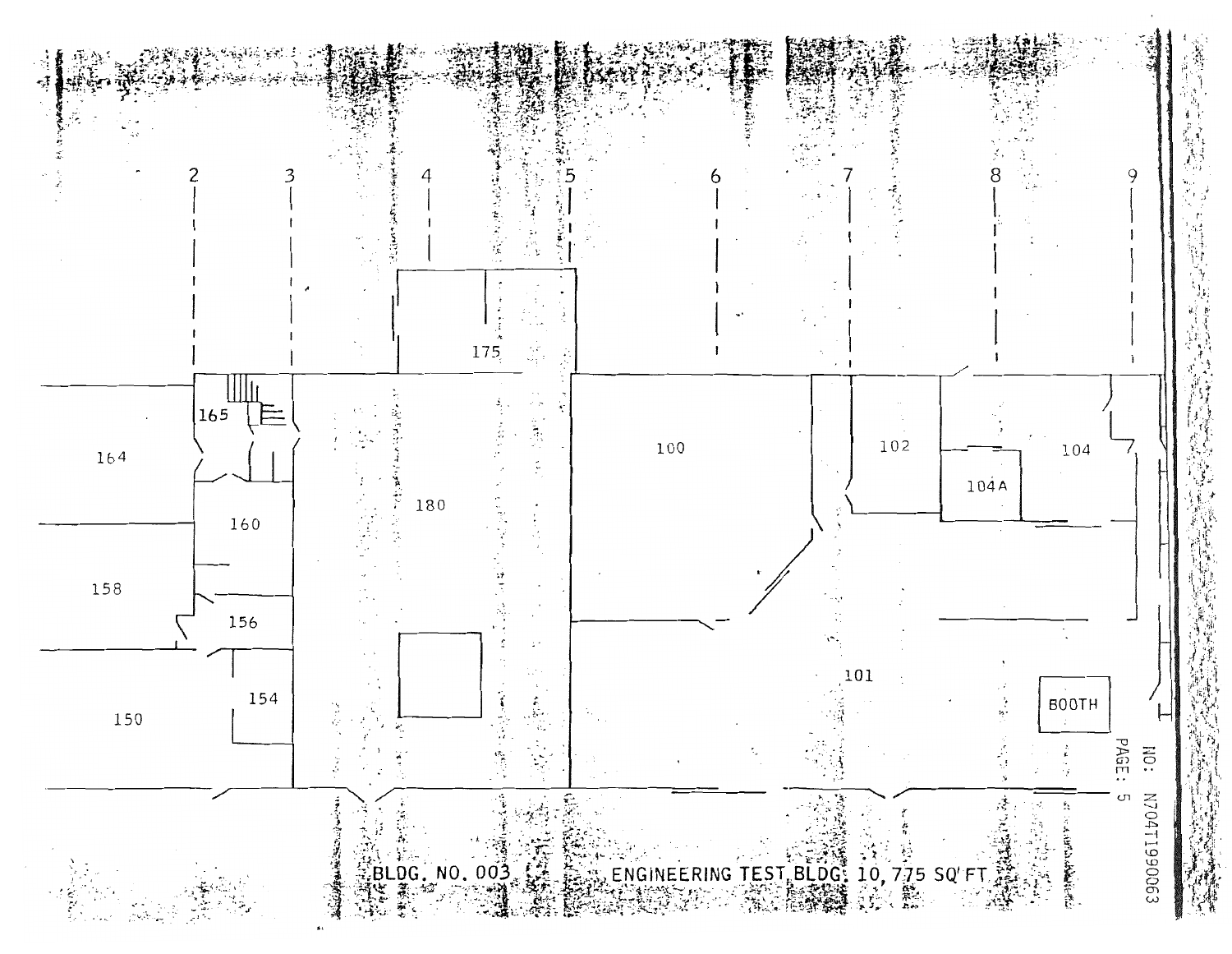

NO. . N704TI990063 PAGE . 6

#### 11. SURVEYS AND RESULTS

#### A. SURFACE RADIATION

At the conclusion of the sewer line removal, a survey was conducted using three survey instruments: a Technical Associates Model CP-7 ion chamber detector, an Eberline Model PRM-5-3 low-energy gamma detector, and a Ludlum Model 12 with a thin window pancake GM detector. The low-energy detector and Ludlum GM detector were used for faster response and audible output, An average background reading of 0.03 mrad/hr was recorded in the middle of Room 160 which is a typical reading with this instrument in an uncontaminated area. All readings with the CP-7 were below the Table 1 limit of 0.1 mrad/hr.

| TABLE 1                        |  |
|--------------------------------|--|
| CONTAMINATION/RADIATION LIMITS |  |

| Removable Contamination                    |  |  |  |  |  |
|--------------------------------------------|--|--|--|--|--|
| 20 dpm/100 $\text{cm}^2$ alpha             |  |  |  |  |  |
| 100 dpm/100 $\text{cm}^2$ beta             |  |  |  |  |  |
| Total Contamination (Removable Plus Fixed) |  |  |  |  |  |
| 100 dpm/100 $\text{cm}^2$ alpha            |  |  |  |  |  |
| 0.1 mrad/hr at 1 cm through a              |  |  |  |  |  |
| 7 mg/cm <sup>2</sup> absorber              |  |  |  |  |  |

B. SOIL SAMPLES

A total of ten soil samples were collected from the surface of the trench. All ten soil samples were less than 30 pCi/g. In addition, nine more soil samples were collected with Argonne National Laboratory personnel in the same location that ANL sampled. All nine samples were less than 30  $pCi/g$ .

All soil samples were counted on a Nuclear Measurements Corporation automatic counting system. This system is checked daily with calibrated sources and a KCL standard for efficiency.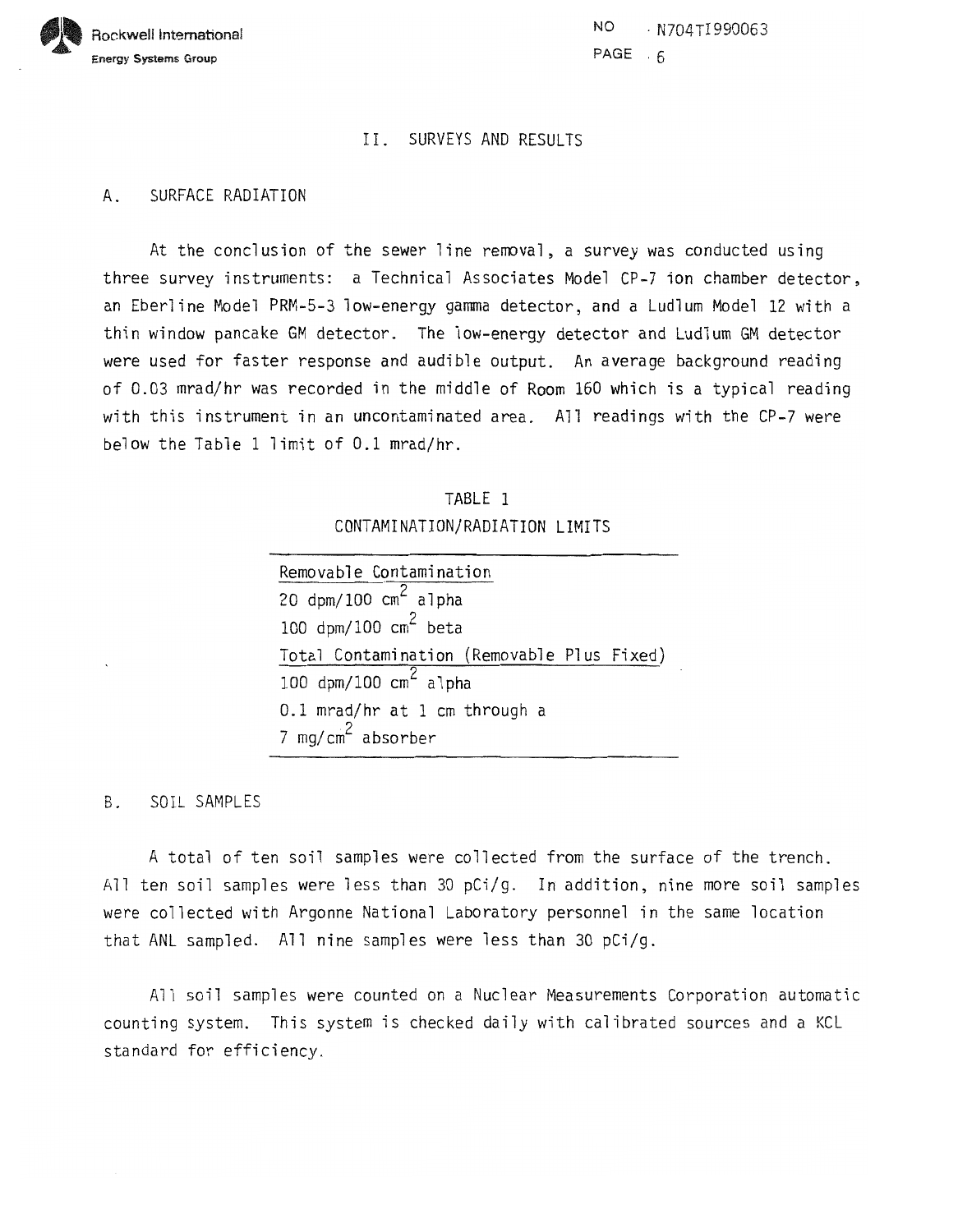

NO . Y704TI990053 PAGE *.7* 

#### 111. CONCLUSIONS

In each type of test performed, all samples indicated levels less than those limits prescribed by the decontamination and disposition of facilities program for release for unrestricted use.

All appropriate surveys indicate that current existing radioactivity in the area is below the applicable limits for release for unrestricted use.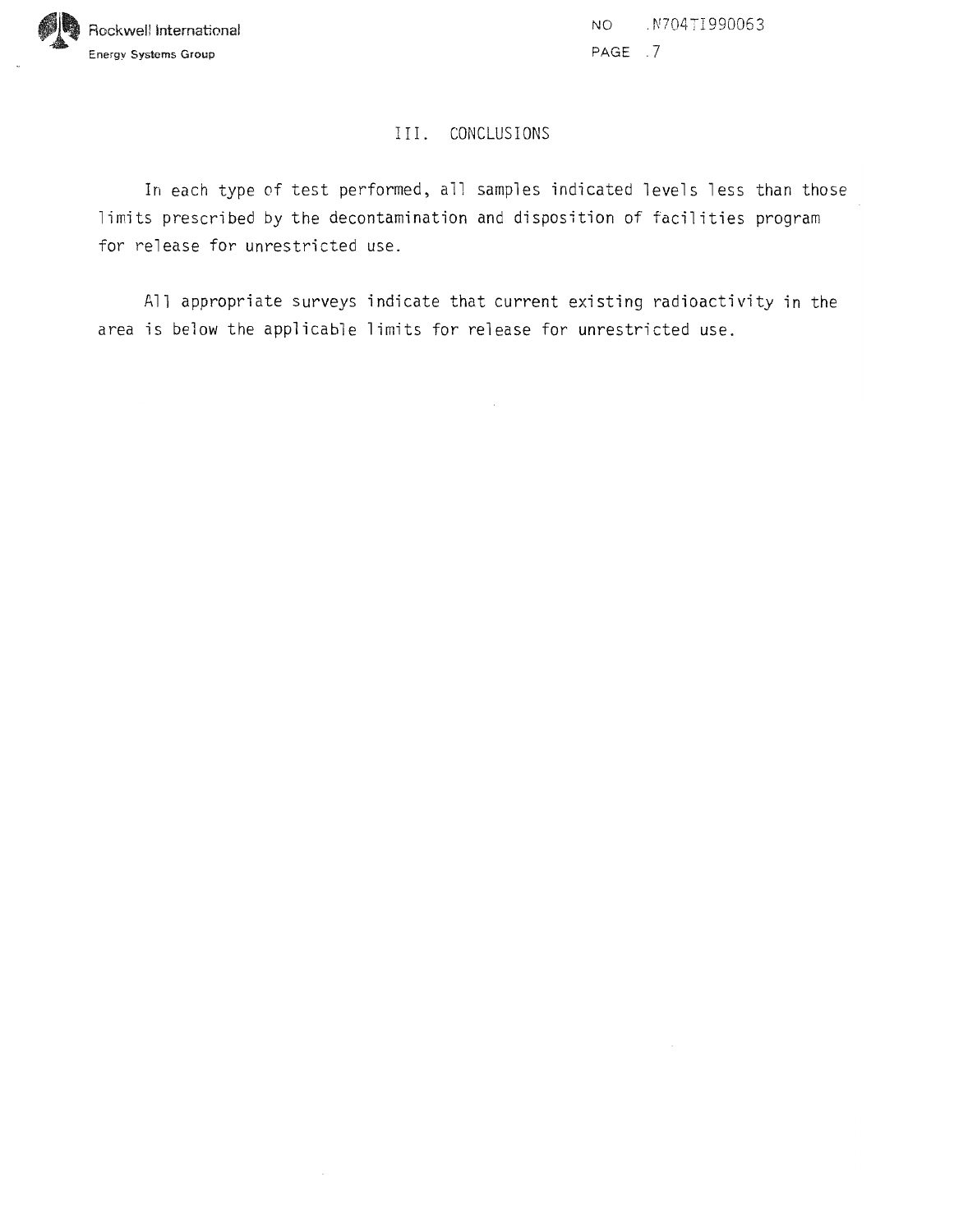# Internal Letter



Date: . March 15, 1982

TO: (Name, Organization, Interna Address) . Those Listed

| $\mathsf{FROM}\colon$ (Name: Organization, Internal Address, Phone)<br>F. E. Begley<br>779, 071-NB13 |  |
|------------------------------------------------------------------------------------------------------|--|
| 3126                                                                                                 |  |

Subject: . Radiation Survey of Building T003 - Santa Susana

Following dismantling of the Hot Cave in Building TO03 and a radio-1 ogical survey of that area in 1975 (see AI-ERDA-13158), the building had been given a preliminary release. However, a confirmatory survey by Argonne National Laboratory (ANL) in 1981 showed some residual contamination in various parts of the building. Therefore, a complete instrument and smear survey of Building TOO3 was performed by F. E. Begley in February and March 1982. Decontamination work associated wi th this survey was directed by J. F. Lang.

ANL used Eberline PAC-4G-3 survey instruments, and we purchased the following instruments from Eberline so we could conduct the same type of s urvey .

Eberline PAC-4G-3, Serial 253485, with AC-21B gas flow proportional detector 3797

Eberline PAC-4G-3, Serial 253486, with AC-21B gas flow proporational detector 3798

Eberline Pulse Rate Meter, Serial 253487, with low-energy gamma detector PG-2 253488.

A Sr-90 source (S/N 7886) was used to check the calibration of the PAC-4G-3 instruments. Calibration of the instrument should be checked on a daily basis. The instrument is adjusted to have an efficiency factor of 2, and the area of the probe is 50  $cm^2$ ; therefore, net counts per minute are mu1 tip1 ied by 4 to get dpm/100 **an** . The background count rate for the PAC-4G-3 is  $\sim$  75-125 cpm. A gas flow check was done at the beginning of each survey by flushing the detector probe for 1 minute, turning the control knob to "operate," and lighting the gas flow orifice with a match. A 3/4-in. flame indicated there was sufficient gas flow.

Smears of approximately 100  $cm<sup>2</sup>$  were taken and counted for 1 minute on NMC gas proportional automatic counting system, S/N 354923. Calibration of the counting system is done on a daily basis using Tc-99, S/N 452-80, and Th-230, S/N 11209 sources. Background counts ran approximately 27 cpm  $\beta$  and 1 cpm  $\alpha$ , and efficiency factors were approximately 3.66  $\beta$ and 3.86  $\alpha$ . Exact data can be found in the SRE (T143) daily calibration log.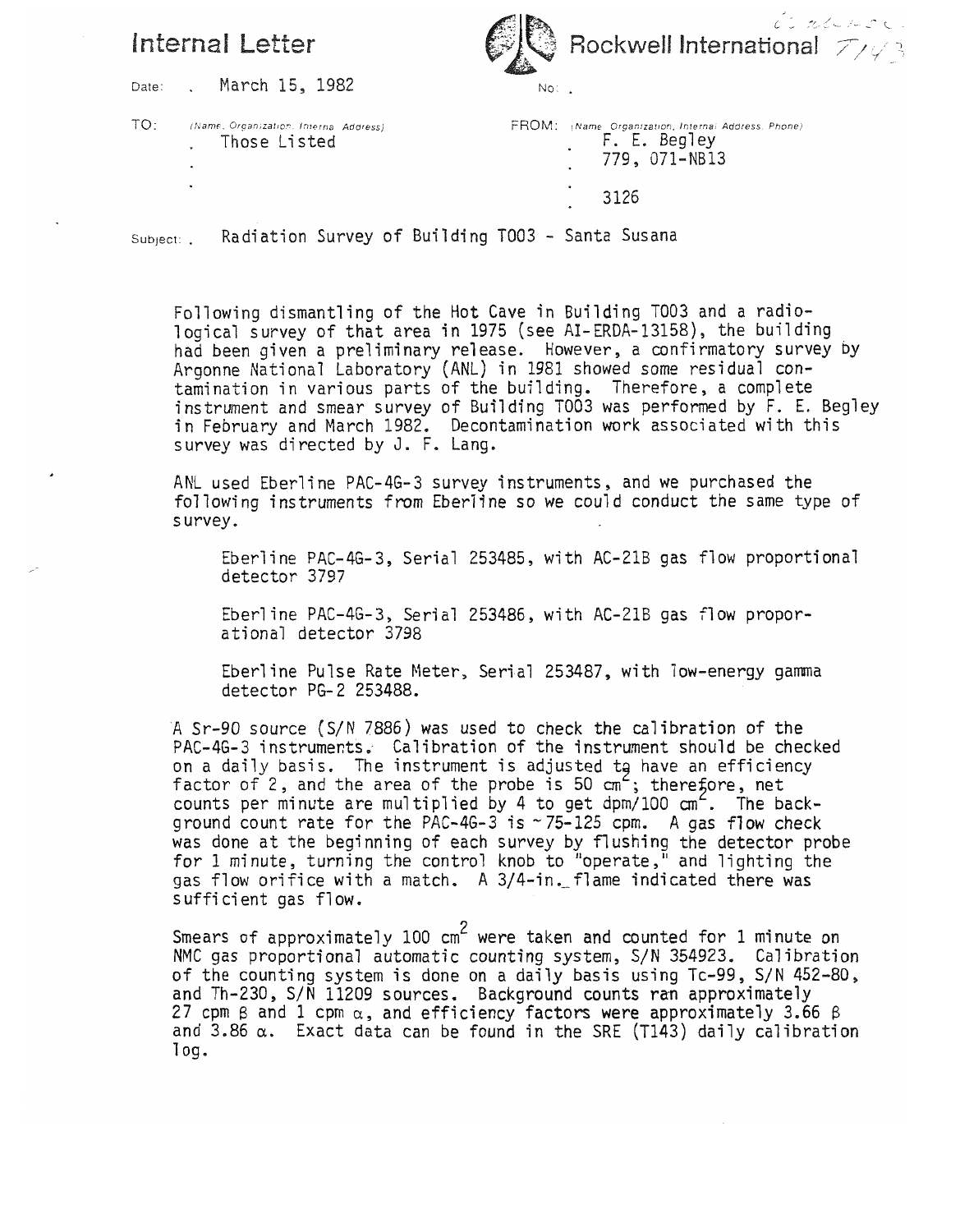Those Listed March 15, 1982 Page 2

The following is a synopsis of the actual survey:

- 02/08/82 A nonradioactive exhaust duct in the former hot cell room was dismantl ed and di sposed of as radioactive waste. The ducting was surveyed and found to be clean except where the two pieces were joined together and went through the roof (200-300 cpm gross).
- 02/09/82 ANL had been unable to survey the floor in the former fuel assembly room because of the equipment stored on pallets. The pallets were removed, and the floor was surveyed for loose and fixed contami nation. None was found.
- 02/10/82 Pallets were removed from the former machine shop<br>and heating room. The floor was surveyed, and no contamination was found.

A radioactive exhaust duct was removed from the former fuel assembly room and disposed of as radioactive waste in a 19-A box. No contamination was found on the floor.

The air conditioning room over the former machine shop was surveyed. No contamination was. found.

A survey of the former hot cell area began on the east wall. Most of the surveying from this point on was done on a man-lift. All reachable (95%) pipes and ledges were surveyed. Contamination was detected in three spots  $(300, 300,$  and  $500$  cpm gross) which were deconned to background levels in the range of 75 to 125 cpm.

The north wall survey in the former hot cell area began. Contamination was found in one spot (300 cpm gross) which was deconned to background levels.

02/11/82 - The radioactive exhaust filter plenum and related ducting on the roof of the TO03 annex was surveyed inside and out and found to be clean. The outside of the plenum and ducting has been marked with a Marks-A-Lot pen, stating that they have been surveyed with the date and my name, and that no contamination was found.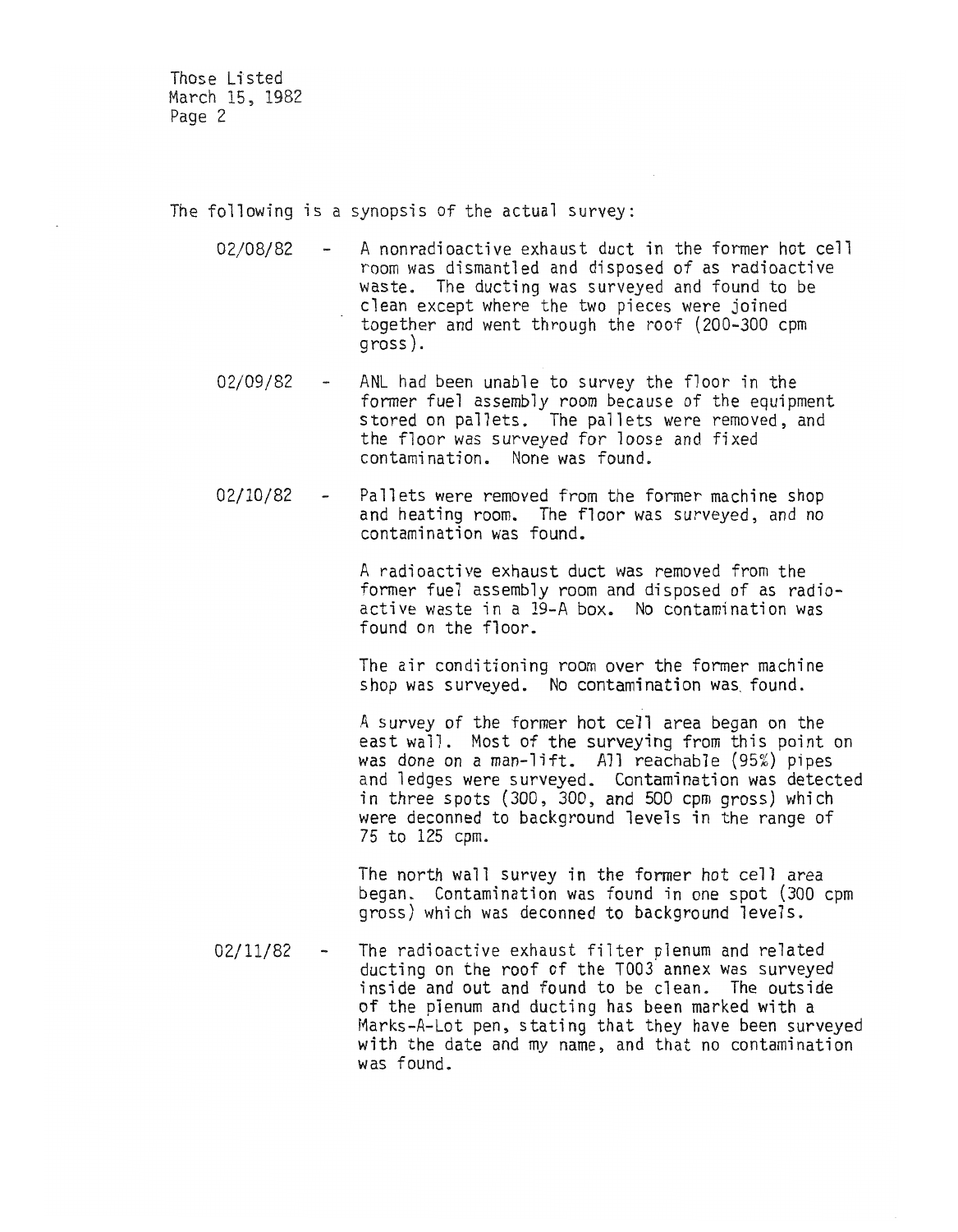Those Listed March 15, 1982 Page 3

> The roof above the former hot cell area was surveyed. Fi xed contamination (225-1000 cpm gross ) was detected on the grid platform and the metal roof. This area is directly above the nonradioactive exhaust duct that was found to be slightly contaminated (200-300 cpm gross). (See survey on February 8, 1982.) The platform supports were cut; the platform was lowered to the ground, cut up, and put in a 19-A box as radioactive waste.

North wall survey continued, and one area of fixed contamination (500 cpm gross) was found. This was deconned to background levels.

02/12/82 - North wall of the former hot cell area survey continued. One area of contamination (250 cpm gross) was found and was deconned to background levels.

> Li ght fixtures on the north wall were surveyed, and no loose or fixed contamination was found.

> Pipes and beams were surveyed and 300 cpm gross was detected in one area. This was deconned to background levels.

02/15/82 - A survey of the pipes and beams at the ceiling level of the former hot cell area continued. A piece of insulation hanging from the ceiling was found to be contaminated (300 cpm gross). It was cut out and disposed of as radioactive waste. A further survey of the insulation found no contamination.

> Three areas of the bridge crane rail were found to be contaminated (250, 325, 500 cpm gross) and were deconned to background levels.

Light fixtures were surveyed and found to be clean.

Beams and pipes along the south wall were found to be clean.

02/16/82 - A survey of the bridge crane rail, pipes, lights,<br>and ledges on the north wall of the former fuel assembly room found no contamination.

> A survey of the air conditioning, lights, and pipes on the west wall found no contamination.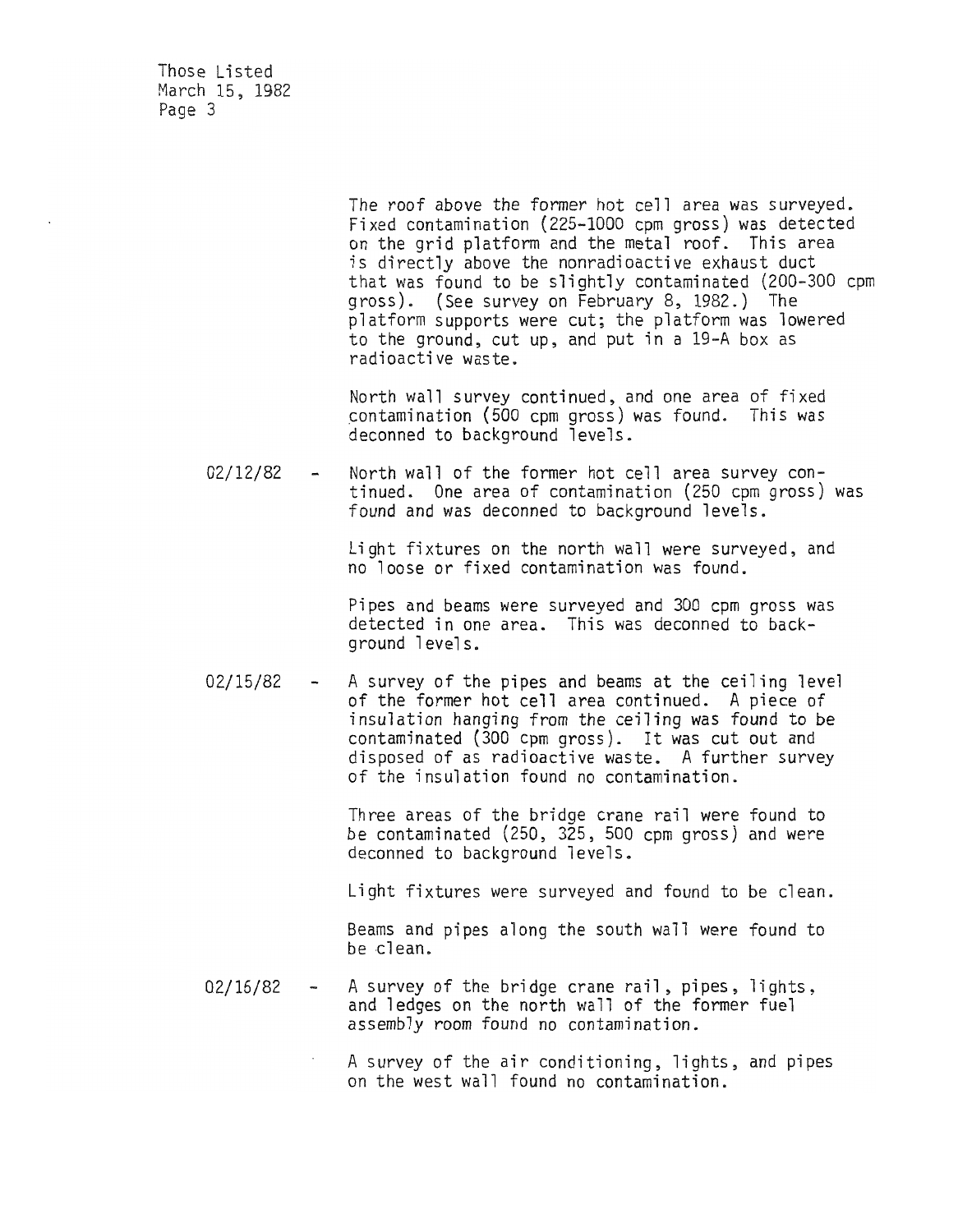Those Listed March 15, 1982 Page 4

> A survey of the pipes and ledges on the south wall found no contamination.

02/17/82 - The survey of the south wall of the former fuel assembly room continued , and no contamination was found.

> The lights, pipes, and ledges along the east wall were surveyed and found to be clean.

About 75-80% of the ceiling in the center of the room was surveyed. Because of the size of the basket on the man-lift, it was impossible to manuveur it between the light fixtures up to the ceiling. But, because no contamination was found in the lower levels (except for the section of floor located by ANL), I feel that the area surveyed is sufficient and representative. Incidentally, this floor section had been scabbled prior to my survey and was released as clean.

02/18/82 - Returned to former hot cell area and surveyed the bridge crane (90%) and found it to be clean. The man-lift could not be manuveured around the mockup pit for a complete survey.

> Surveyed the vacuum furnace pit in the former fuels assembly room and found no contamination.

Instruments ran out of gas. Gas is on order and expected shortly. Smear surveyed low light fixtures along north end of former hot cell room and found 102 dpm/100 cm<sup>2</sup> B<sub>2</sub>on one fixture. This was deconned<br>to <50 dpm/100 cm<sup>2</sup>.

- 03/02/82 Returned to TO03 for final PAC-4G-3 survey of the low light fixtures and found contamination (50,000 cpm gross) on a beam. Requested additional vacuuming of the area before the survey resumed.
- 03/09/82 Surveyed the remainder of the hot cell area. All surveyed areas were found to be clean.

Both PAC-4G-3 instruments failed near the end of the survey and have been returned to Eberline for repair. There are several drawbacks to the PAC-4G-3. The weight of the instrument requires that you wear it over your shoulder if you are going to survey for a long period of time. A camera strap can be used for this purpose. In addition to the weight,